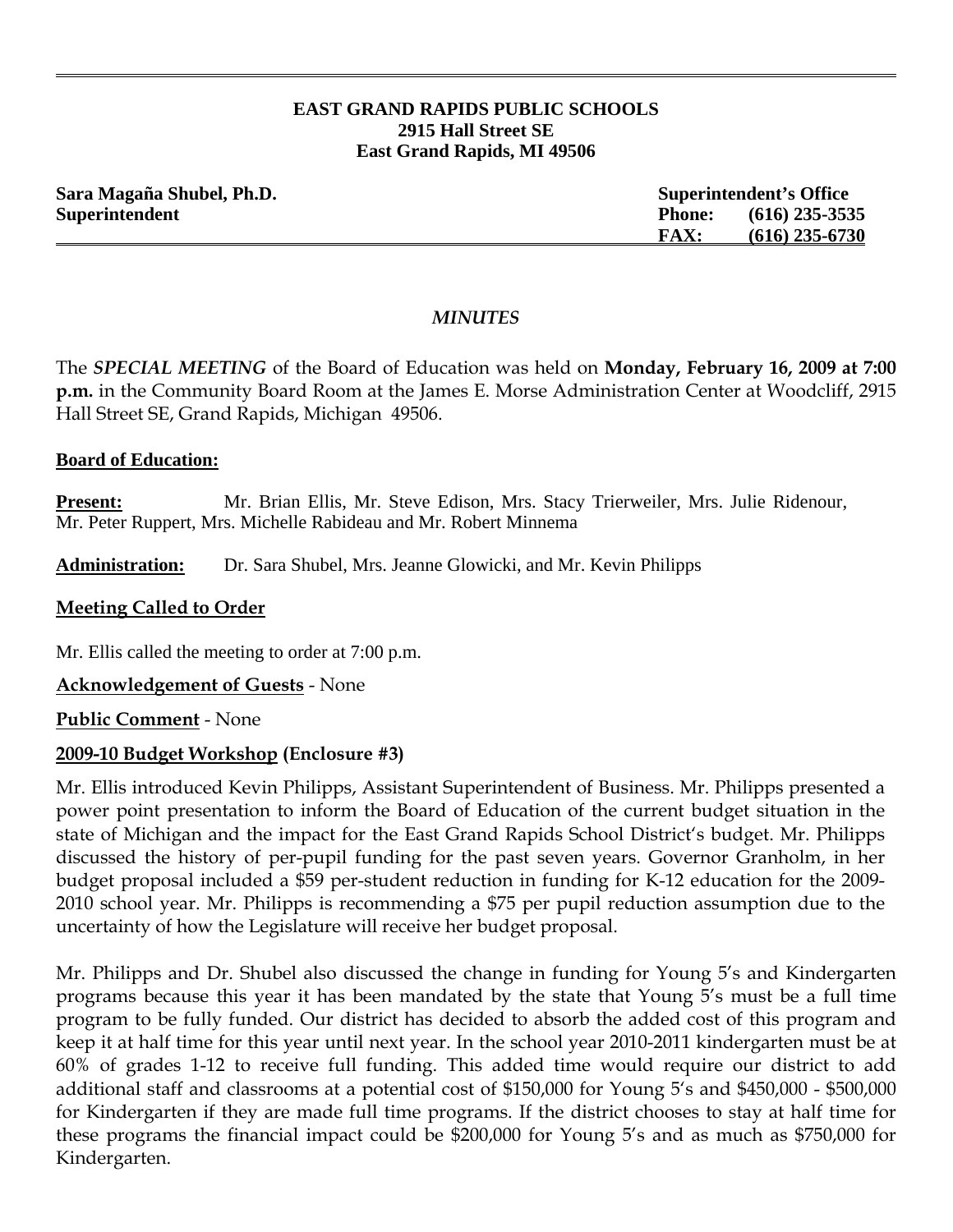The district's estimated enrollment for the 2009-2010 school year is 2,965. This number is down from 2,978 this year and the recent high of 3,011. Mr. Philipps reported that the state of Michigan lost 31,000 students this year and are projecting a decrease of 30,000 for the upcoming school year. The state is attributing the loss of students primarily to birth rates. Mr. Philipps also indicated that the economy in Michigan is also forcing people to leave the state to look for employment. The loss of students also greatly impacts districts in Michigan because of the per pupil funding that is in place.

The Federal stimulus program could benefit East Grand Rapids. Recent estimates indicate additional funding of \$86,000 in Title 1 money, Stabilization Funds of \$226,000, Infrastructure funds of \$93,000 and Special Education \$560,000. The only concern about these funds is that they only last for two years. There are also unclear rules surrounding the way these monies may be spent. It is especially unclear in the area of Special Education. The district does not want to adopt new programs that it cannot sustain over a long period of time.

The district faces increased expenses in health care, retirement costs, and personnel costs. MESSA is going to change the way they price insurance based on the size of districts and claim histories. Currently districts in the area are pooled into one big group for health care. Now districts that have more than 500 employees will be priced on their own claim data. Districts with between 100-499 employees will be partially priced on their claims and partially pooled with other districts. This will mean that each district will receive a different premium for health insurance. MESSA is doing this because Public Act 106, which requires districts to receive claims data upon request and competitively bid has made it more difficult to lump all of the districts together. MESSA fears they will be "cherry-picked" with "healthy districts" and they won't remain competitive. The rate spread with the new pricing model could be as high as 25-30% from district to district. Mrs. Ridenour asked if MESSA is legally allowed to change our rates during a contract period. Mr. Philipps said yes they are. He reminded the Board that the district and the teachers have agreed within the current contract that if insurance premiums go up the teachers get a lesser pay increase.

Mr. Philipps reminded the Board that the contribution to MSPERS Retirement System has decreased in the last two years. It peaked at 17.4% and is currently at 16.54%. The rate for the 2009-2010 school year is 16.94%. This number is based on the investment portfolio measurement on 9/30/08. The concern is that the investment performance has most likely decreased due to the market situation. If the market doesn't rebound, there may be an additional 1% added to the rate each of the next four years. If the MEA retirement proposal were to happen the district will also see an increase in expenses in this area.

In summary: the revenue assumptions include a \$75 decrease in per pupil funding, a decrease in13 students to the district, a 2% increase in the Recreational Millage, 0% increase in county special education funding, 50% reduction in Young 5's funding , 66% reduction in Beverage Consortium revenues and no stimulus funds at this point.

In summary the expenditure assumptions include: staffing: no increase or decrease, base salaries: 2.0% - 2.25%, health insurance: 7.5% increase, Utilities: 7.5% decreasing, other insurances: 5% increase, everything else: 0% increase.

Mr. Philipps presented a best case scenario A net change of -\$1,129,701, worst case scenario a net change of -\$2,031,981 , and a most likely scenario of a net change -\$1,609,409 for the 2009-2010 budget.